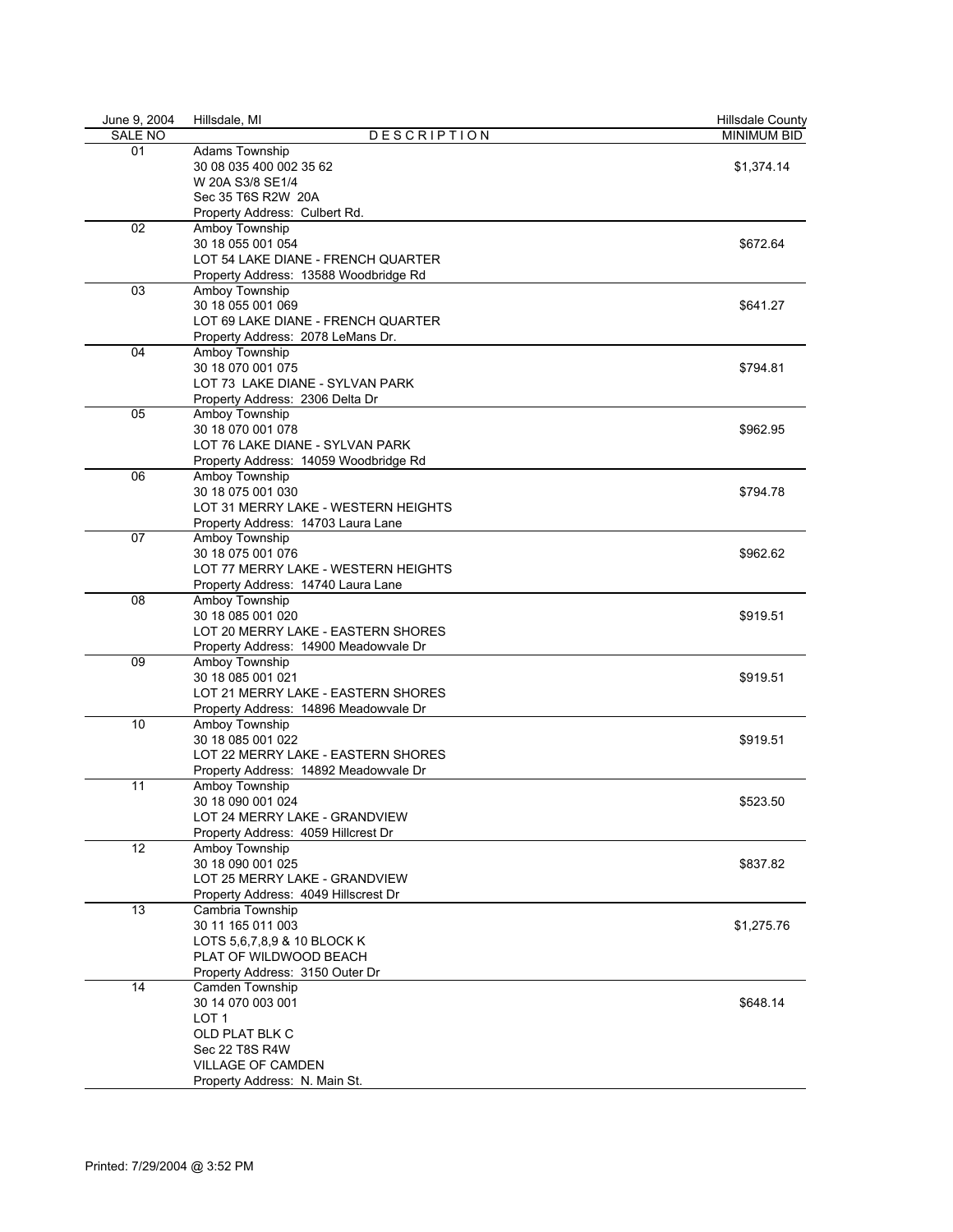| June 9, 2004   | Hillsdale, MI                                                      | <b>Hillsdale County</b> |
|----------------|--------------------------------------------------------------------|-------------------------|
| <b>SALE NO</b> | <b>DESCRIPTION</b>                                                 | <b>MINIMUM BID</b>      |
| 15             | Hillsdale Township                                                 |                         |
|                | 30 07 175 001 020                                                  | \$570.45                |
|                | LOT <sub>19</sub>                                                  |                         |
|                | SUPERVISORS PLAT OF ROLENS SUB                                     |                         |
|                | Property Address: S Bunn Rd                                        |                         |
| 16             | Jefferson Township                                                 |                         |
|                | 30 12 006 300 035 06 72                                            | \$622.79                |
|                | COM AT A PT 764 FT E OF W LN SEC ON S LN M-34 TH S TO S            |                         |
|                | LN N1/2 SW1/4 TH E 707.2 FT M/L TO E LN EXT LOT 16                 |                         |
|                | PARADISE ESTATES TH N TO S LN M-34 TH W ALG S LN M-34              |                         |
|                | 707.2 FT TO POB EXC PLAT OF PARADISE ESTATES                       |                         |
|                | Sec 6 T7S R 2 W                                                    |                         |
|                | Property Address: Hudson Rd                                        |                         |
| 17             | Jefferson Township                                                 |                         |
|                | 30 12 027 300 042 2772                                             | \$608.32                |
|                | COM ON S LN SEC AT A PT 100 FT E OF W LN E1/2 SE1/4 SW14           |                         |
|                | TH E 70 FT TH N 1320 FT TH W 70 FT TH S 1320 FT TO POB. 2.12 A M/L |                         |
|                | Sec 27 T7S R2W                                                     |                         |
|                | Property Address: Park Dr.                                         |                         |
| 18             | Jefferson Township                                                 |                         |
|                | 30 12 100 001 015                                                  | \$860.30                |
|                | <b>LOT 15</b>                                                      |                         |
|                | OAK PARK SUB                                                       |                         |
|                | Property Address: S. Lake Pleasant Rd                              |                         |
| 19             | Jefferson Township                                                 |                         |
|                | 30 12 100 001 016                                                  | \$860.34                |
|                | LOT <sub>16</sub>                                                  |                         |
|                | OAK PARK SUB                                                       |                         |
|                | Property Address: S. Lk Pleasant Rd                                |                         |
| 20             | Moscow Township                                                    |                         |
|                | 30 03 060 001 002                                                  | \$1,238.92              |
|                | N 1/2 LOT 1 EXC N 3.5 FT                                           |                         |
|                | <b>MCGOWANS ADD</b>                                                |                         |
|                | Sec 11 T5S R2W                                                     |                         |
|                | VILLAGE OF MOSCOW                                                  |                         |
|                | Property Address: 10231 Moscow Rd                                  |                         |
| 21             | Moscow Township                                                    |                         |
|                | 30 03 060 001 004                                                  | \$2,147.95              |
|                | N 3.5 FT LOT 1, LOT 2 EXC N 5 FT THEREOF                           |                         |
|                | <b>MCGOWANS ADD</b>                                                |                         |
|                | Sec 11 T5S R2W                                                     |                         |
|                | Property Address: 10235 Moscow Rd                                  |                         |
| 22             | Ransom Township                                                    |                         |
|                | 3016 008 300 004 08 82                                             | \$1,693.81              |
|                | S 1/2 S 1/2 NW 1/4 SW 1/4                                          |                         |
|                | Sec 8 T8S R2W 10 A M/L                                             |                         |
|                | Property Address: 9759 Crampton Rd                                 |                         |
| 23             | Ransom Township                                                    |                         |
|                | 30 16 008 300 010 08 82                                            | \$2,088.37              |
|                | N 165 FT OF NW1/4 SW1/4                                            |                         |
|                | SEC 8 T8S R2W 5 A M/L                                              |                         |
|                | Property Address: 9631 Crampton Rd                                 |                         |
| 24             | Reading Township                                                   |                         |
|                | 30 10 130 001 031                                                  | \$1,756.07              |
|                | LOT <sub>30</sub>                                                  |                         |
|                | <b>MULBERRY HILLS</b>                                              |                         |
|                | Property Address: 9216 Bass Dr                                     |                         |
| 25             | Somerset Township                                                  |                         |
|                | 30 04 040 001 030                                                  | \$909.66                |
|                | LOT <sub>30</sub>                                                  |                         |
|                | <b>BAKERS MEADOWS SUB</b>                                          |                         |
|                | Property Address: 11139 Opel Dr                                    |                         |